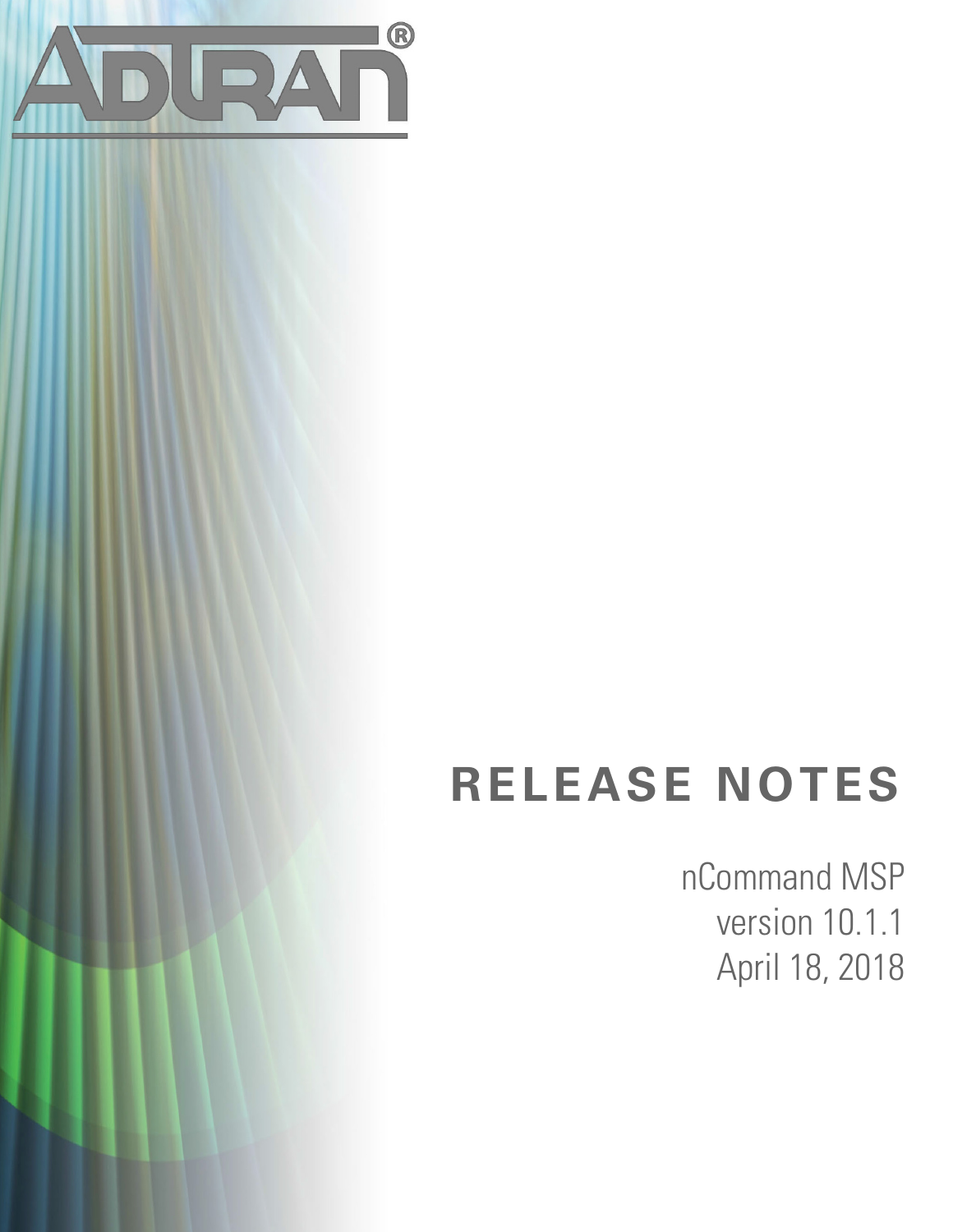## **Trademarks**

Any brand names and product names included in this manual are trademarks, registered trademarks, or trade names of their respective holders.

## To the Holder of the Manual

The contents of this manual are current as of the date of publication. ADTRAN reserves the right to change the contents without prior notice.

In no event will ADTRAN be liable for any special, incidental, or consequential damages or for commercial losses even if ADTRAN has been advised thereof as a result of issue of this publication.

## Toll Fraud Liability

Be advised that certain security risks are inherent in the use of any telecommunications or networking equipment, including but not limited to, toll fraud, Denial of Service (DoS) attacks, loss or theft of data, and the unauthorized or illegal use of said equipment. ADTRAN OFFERS NO WARRANTIES, EITHER

EXPRESSED OR IMPLIED, REGARDING THE PREVENTION, DETECTION, OR DETERRENCE OF TOLL FRAUD, NETWORKING ATTACKS, OR UNAUTHORIZED, ILLEGAL, OR IMPROPER USE OF ADTRAN EQUIPMENT OR SOFTWARE. THEREFORE, ADTRAN IS NOT LIABLE FOR ANY LOSSES OR DAMAGES RESULTING FROM SUCH FRAUD, ATTACK, OR IMPROPER USE, INCLUDING, BUT NOT LIMITED TO, HUMAN AND DATA PRIVACY, INTELLECTUAL PROPERTY, MATERIAL ASSETS, FINANCIAL RESOURCES, LABOR AND LEGAL COSTS. Ultimately, the responsibility for securing your telecommunication and networking equipment rests with you, and you are encouraged to review documentation regarding available security measures, their configuration and implementation, and to test such features as is necessary for your network.

## ADTRAN Technical Support Community

For information on installing and configuring ADTRAN products, visit the ADTRAN Support Community, https://supportforums.adtran.com.



Pre-Sales Technical Support (800) 615-1176 application.engineer@adtran.com

Corporate Office 901 Explorer Boulevard P.O. Box 140000 Huntsville, AL 35814-4000 Phone: (256) 963-8000 www.adtran.com

Post-Sales Technical Support (888) 423-8726 [support.adtran.com](http://support.adtran.com)

Copyright © 2018 ADTRAN, Inc. All Rights Reserved.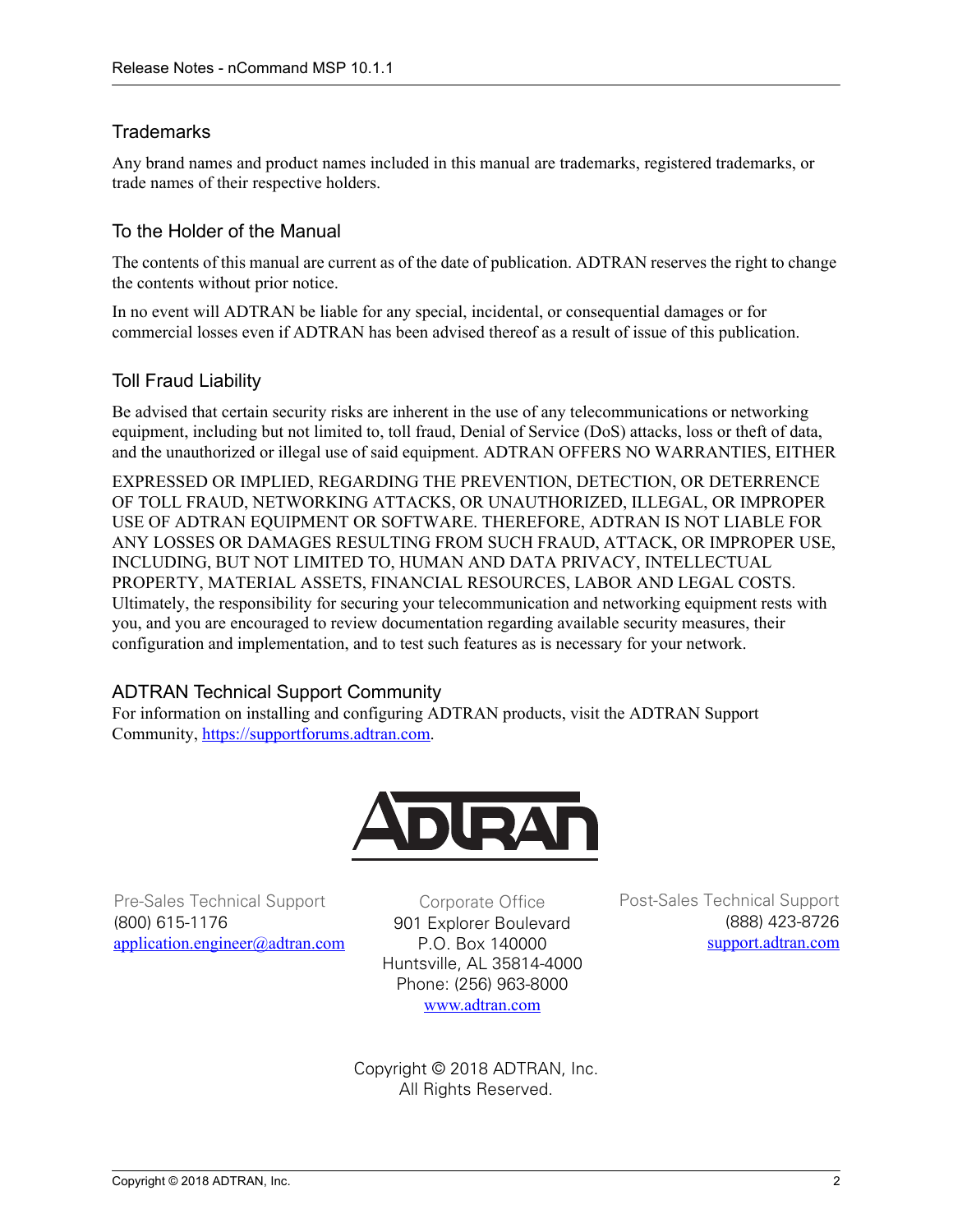# **Contents**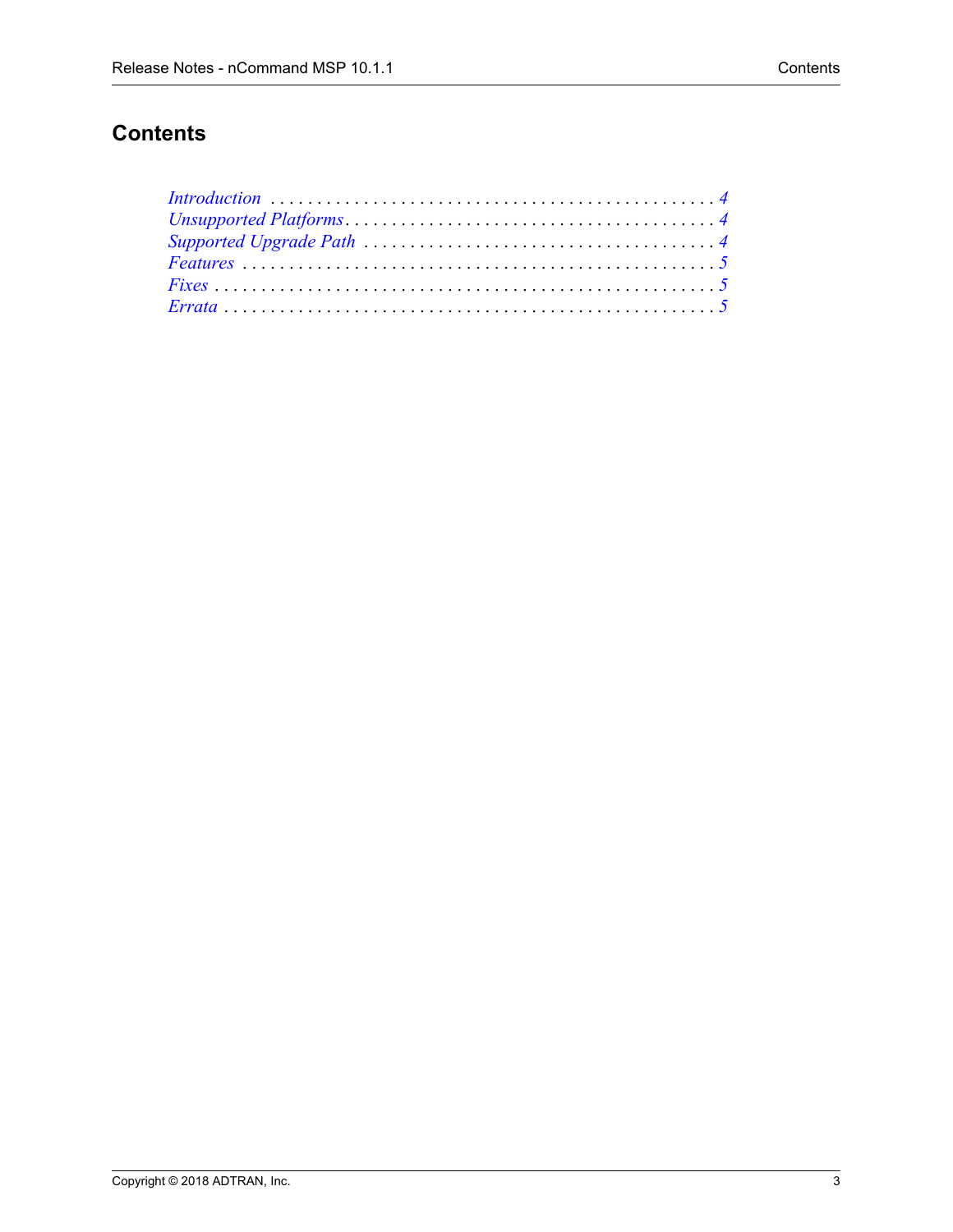# <span id="page-3-2"></span>**Introduction**

The nCommand MSP 10.1.1 release addresses customer issues that were uncovered in previous code releases and includes several new features.

This release is generally available code. Results obtained during internal testing have been evaluated and the code has been determined to be ready for general availability. Caveats discovered during testing but not addressed in this build are listed in *[Errata on page 5](#page-4-2)*.

[Documentation can be found on ADTRAN's Support Forum, h](https://supportforums.adtran.com)ttps://supportforums.adtran.com, as well as in the in-product accessible online help.

# <span id="page-3-0"></span>**Unsupported Platforms**

The NetVanta 450 n-Command Hardware Appliance is not supported in version 10.1.1. The highest supported version for that hardware is version 8.3.3.

# <span id="page-3-1"></span>**Supported Upgrade Path**

Only servers running host Operating System CentOS 5.6 and above can properly upgrade to version 10.1.1. If your server is running CentOS version 5.5 or below, please contact ADTRAN Product Support at <www.adtran.com/openacase>for assistance with your upgrade. To check the current CentOS version on n-Command, log into the admin dashboard at **http:<IP address or hostname of server>/msp**. Navigate to **Help->About n-Command MSP** and view it next to **Operating System** as shown in the image below:

| <b>About n-Command MSP</b>                  |
|---------------------------------------------|
| <b>Application Status</b>                   |
| n-Command MSP Status Running                |
| SIP Collector Status Running                |
| Application Info                            |
| n-CommandMSP Version 8.3.3-14287            |
| Local Database Version 8.3.3-14287          |
| Remote Database Version 8.3.3-14287         |
| System Info                                 |
| Operating System CentOS 6.6 64-bit          |
| CPU Cores 4                                 |
| System Product Name VMware Virtual Platform |
| Serial Number LBADTN1323AJ862               |
| Remote PostgreSQL Version 8.4.20            |
| Local PostgreSQL Version 8.4.20             |
|                                             |
| check DB version                            |

**.**